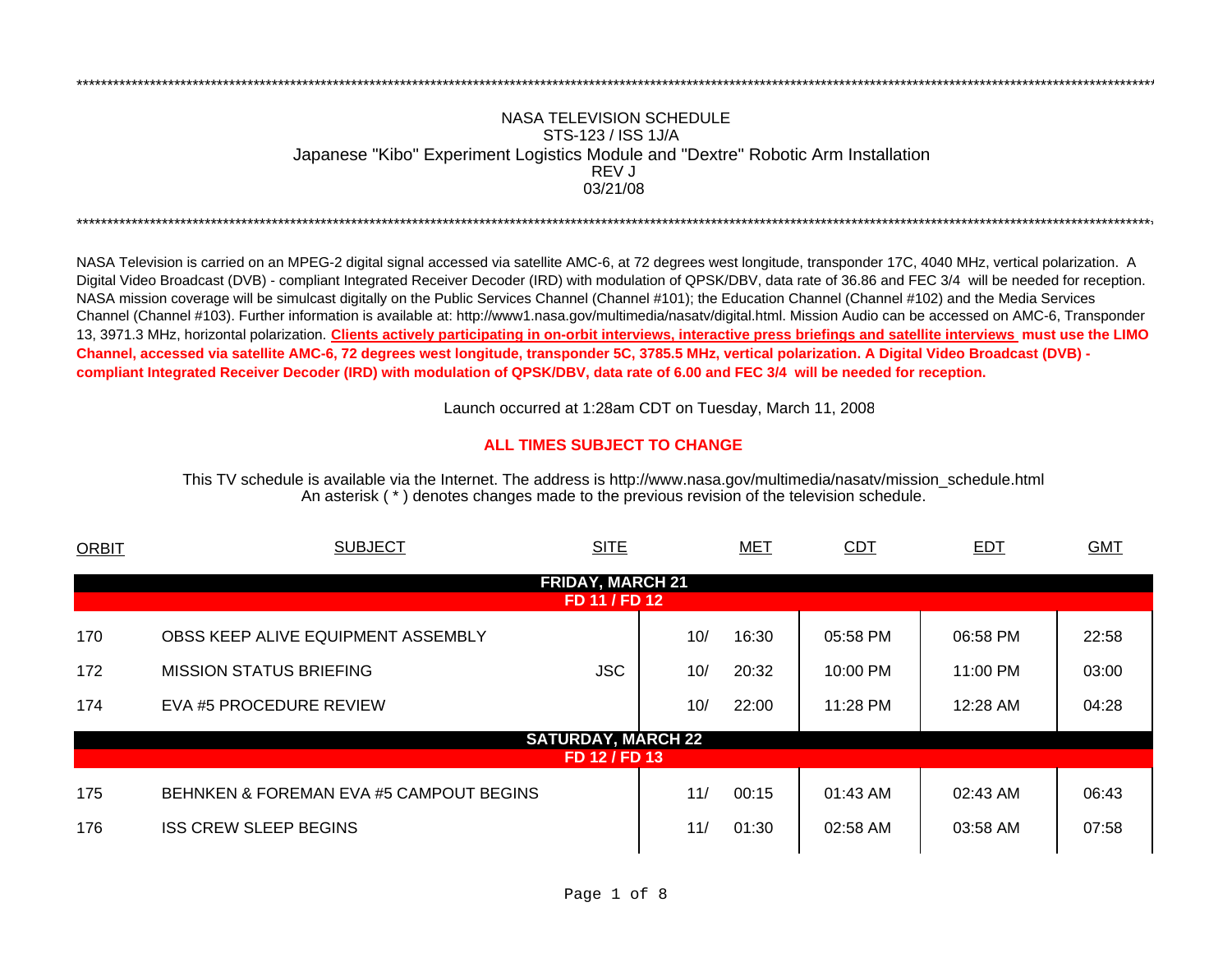| <b>ORBIT</b> | <b>SUBJECT</b>                                                       | <b>SITE</b>   |                         | <b>MET</b> | CDT      | <b>EDT</b> | <b>GMT</b> |
|--------------|----------------------------------------------------------------------|---------------|-------------------------|------------|----------|------------|------------|
| 176          | <b>ENDEAVOUR CREW SLEEP BEGINS</b>                                   |               | 11/                     | 02:00      | 03:28 AM | 04:28 AM   | 08:28      |
| 176          | FLIGHT DAY 12 HIGHLIGHTS (replayed on the hour during<br>crew sleep) | <b>JSC</b>    | 11/                     | 02:32      | 04:00 AM | 05:00 AM   | 09:00      |
| 178          | <b>MISSION STATUS BRIEFING REPLAY</b>                                | <b>JSC</b>    | 11/                     | 05:32      | 07:00 AM | 08:00 AM   | 12:00      |
| 179          | <b>ISS FLIGHT DIRECTOR UPDATE</b>                                    | <b>JSC</b>    | 11/                     | 07:02      | 08:30 AM | 09:30 AM   | 13:30      |
| 181          | ISS FLIGHT DIRECTOR UPDATE REPLAY                                    | <b>JSC</b>    | 11/                     | 09:02      | 10:30 AM | 11:30 AM   | 15:30      |
| 181          | ENDEAVOUR / ISS CREW WAKE UP (begins FD 13)                          |               | 11/                     | 10:00      | 11:28 AM | 12:28 PM   | 16:28      |
| 182          | EVA #5 PREPARATIONS RESUME                                           |               | 11/                     | 10:40      | 12:08 PM | 01:08 PM   | 17:08      |
| 185          | EVA #5 BEGINS                                                        |               | 11/                     | 14:55      | 04:23 PM | 05:23 PM   | 21:23      |
| 185          | <b>SSRMS GRAPPLE OBSS</b>                                            |               | 11/                     | 15:05      | 04:33 PM | 05:33 PM   | 21:33      |
| 185          | OBSS KAU INSTALLATION BEGINS                                         |               | 11/                     | 15:40      | 05:08 PM | 06:08 PM   | 22:08      |
| 185          | OBSS HANDOFF TO EVA CREWMEMBERS                                      |               | 11/                     | 15:50      | 05:18 PM | 06:18 PM   | 22:18      |
| 186          | OBSS STOWAGE ON S1 TRUSS                                             |               | 11/                     | 17:15      | 06:43 PM | 07:43 PM   | 23:43      |
| 187          | MISSE 6 INSTALLATION ON COLUMBUS<br>MODULE/STARBOARD SARJ INSPECTION |               | 11/                     | 18:30      | 07:58 PM | 08:58 PM   | 00:58      |
| 189          | EVA #5 ENDS                                                          |               | 11/                     | 21:25      | 10:53 PM | 11:53 PM   | 03:53      |
|              |                                                                      |               | <b>SUNDAY, MARCH 23</b> |            |          |            |            |
|              |                                                                      | FD 13 / FD 14 |                         |            |          |            |            |
| 190          | <b>MISSION STATUS BRIEFING</b>                                       | <b>JSC</b>    | 11/                     | 23:02      | 12:30 AM | 01:30 AM   | 05:30      |
| 192          | <b>ISS CREW SLEEP BEGINS</b>                                         |               | 12/                     | 01:30      | 02:58 AM | 03:58 AM   | 07:58      |
| 192          | <b>ENDEAVOUR CREW SLEEP BEGINS</b>                                   |               | 12/                     | 02:00      | 03:28 AM | 04:28 AM   | 08:28      |
| 192          | FLIGHT DAY 13 HIGHLIGHTS (replayed on the hour during<br>crew sleep) | <b>JSC</b>    | 12/                     | 02:32      | 04:00 AM | 05:00 AM   | 09:00      |
| 194          | MISSION STATUS BRIEFING REPLAY                                       | <b>JSC</b>    | 12/                     | 05:32      | 07:00 AM | 08:00 AM   | 12:00      |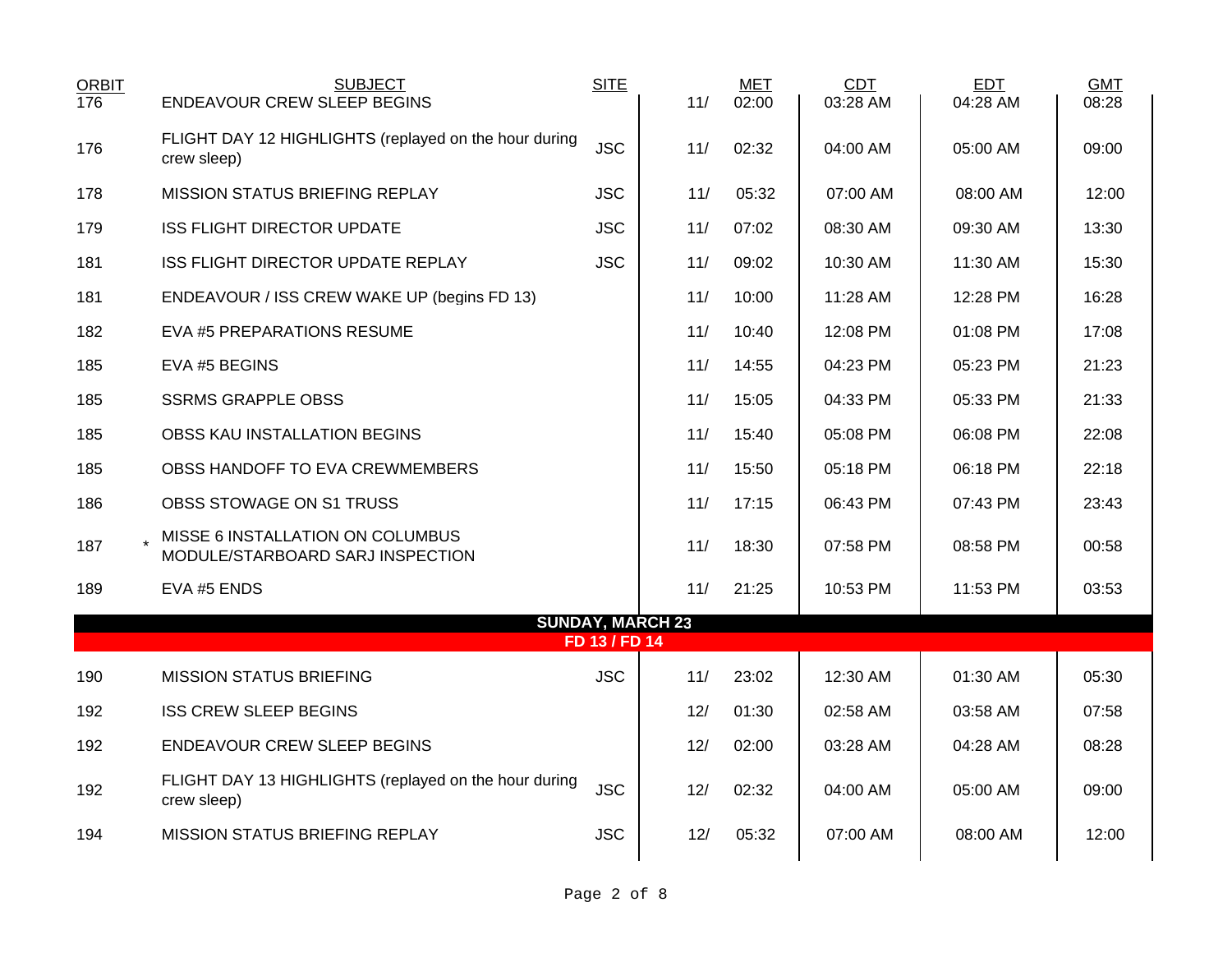| ORBIT<br>195 | <b>SUBJECT</b><br><b>ISS FLIGHT DIRECTOR UPDATE</b>                     | <b>SITE</b><br><b>JSC</b> | 12/ | <b>MET</b><br>07:02 | CDT<br>08:30 AM | <b>EDT</b><br>09:30 AM | <b>GMT</b><br>13:30 |
|--------------|-------------------------------------------------------------------------|---------------------------|-----|---------------------|-----------------|------------------------|---------------------|
|              |                                                                         |                           |     |                     |                 |                        |                     |
| 196          | ISS FLIGHT DIRECTOR UPDATE REPLAY                                       | <b>JSC</b>                | 12/ | 09:02               | 10:30 AM        | 11:30 AM               | 15:30               |
| 197          | ENDEAVOUR / ISS CREW WAKE UP (begins FD 14)                             |                           | 12/ | 10:00               | 11:28 AM        | 12:28 PM               | 16:28               |
| 198          | <b>CREW OFF DUTY PERIOD BEGINS</b>                                      |                           | 12/ | 13:00               | 02:28 PM        | 03:28 PM               | 19:28               |
| 201          | <b>MISSION STATUS BRIEFING</b>                                          | <b>JSC</b>                | 12/ | 16:02               | 05:30 PM        | 06:30 PM               | 22:30               |
| 203          | ENDEAVOUR / ISS TRANSFERS / RENDEZVOUS<br><b>TOOLS CHECKOUT</b>         |                           | 12/ | 18:50               | 08:18 PM        | 09:18 PM               | 01:18               |
| 205          | JOINT CREW NEWS CONFERENCE                                              | <b>ISS KU</b>             | 12/ | 20:50               | 10:18 PM        | 11:18 PM               | 03:18               |
|              |                                                                         | <b>MONDAY, MARCH 24</b>   |     |                     |                 |                        |                     |
|              |                                                                         | FD 14 / FD 15             |     |                     |                 |                        |                     |
| 205          | JOINT CREW NEWS CONFERENCE REPLAY WITH<br><b>ENGLISH INTERPRETATION</b> | <b>JSC</b>                | 12/ | 22:32               | 12:00 AM        | 01:00 AM               | 05:00               |
| 206          | <b>RIGEX ACTIVATION</b>                                                 |                           | 12/ | 23:15               | 12:43 AM        | 01:43 AM               | 05:43               |
| 207          | <b>ISS CREW SLEEP BEGINS</b>                                            |                           | 13/ | 00:45               | 02:13 AM        | 03:13 AM               | 07:13               |
| 207          | <b>ENDEAVOUR CREW SLEEP BEGINS</b>                                      |                           | 13/ | 01:15               | 02:43 AM        | 03:43 AM               | 07:43               |
| 208          | FLIGHT DAY 14 HIGHLIGHTS (replayed on the hour during<br>crew sleep)    | <b>JSC</b>                | 13/ | 01:32               | 03:00 AM        | 04:00 AM               | 08:00               |
| 210          | <b>MISSION STATUS BRIEFING REPLAY</b>                                   | <b>JSC</b>                | 13/ | 05:32               | 07:00 AM        | 08:00 AM               | 12:00               |
| 211          | <b>ISS FLIGHT DIRECTOR UPDATE</b>                                       | <b>JSC</b>                | 13/ | 07:02               | 08:30 AM        | 09:30 AM               | 13:30               |
| 211          | <b>VIDEO FILE</b>                                                       | HQ                        | 13/ | 08:02               | 09:30 AM        | 10:30 AM               | 14:30               |
| 213          | ENDEAVOUR/ISS CREW WAKE UP (begins FD 15)                               |                           | 13/ | 09:15               | 10:43 AM        | 11:43 AM               | 15:43               |
| 214          | ISS FLIGHT DIRECTOR UPDATE REPLAY                                       | <b>JSC</b>                | 13/ | 09:32               | 11:00 AM        | 12:00 PM               | 16:00               |
| 214          | RIGEX DEACTIVATION                                                      |                           | 13/ | 10:45               | 12:13 PM        | 01:13 PM               | 17:13               |
| 215          | POST MMT BRIEFING                                                       | <b>JSC</b>                | 13/ | 13:02               | 02:30 PM        | 03:30 PM               | 19:30               |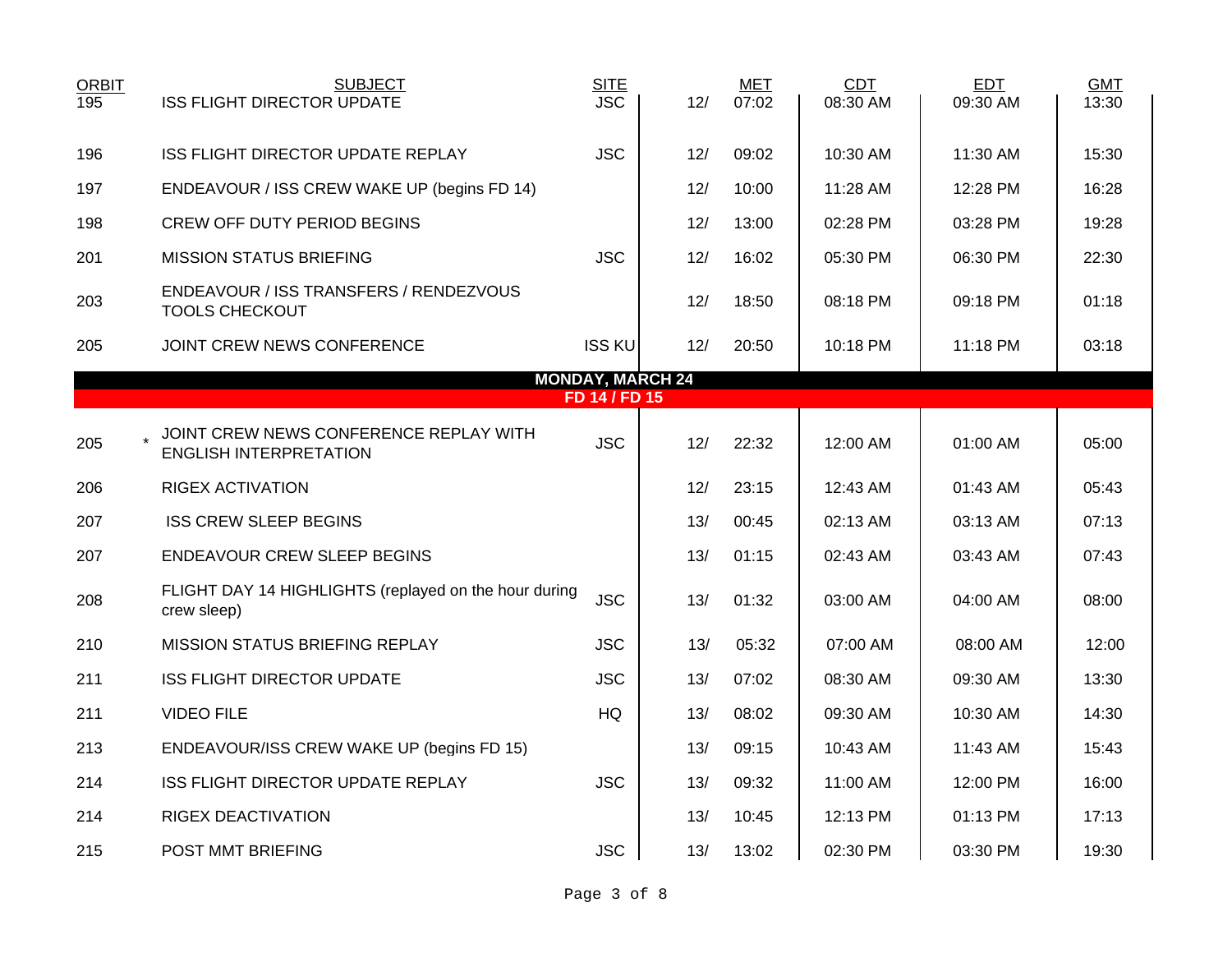| <b>ORBIT</b> | <b>SUBJECT</b>                                                                                            | <b>SITE</b>   |                          | <b>MET</b> | CDT      | <b>EDT</b> | <b>GMT</b> |
|--------------|-----------------------------------------------------------------------------------------------------------|---------------|--------------------------|------------|----------|------------|------------|
| 216          | ENDEAVOUR / ISS FAREWELLS AND HATCH CLOSURE                                                               |               | 13/                      | 14:45      | 04:13 PM | 05:13 PM   | 21:13      |
| 217          | CENTERLINE CAMERA MOUNT                                                                                   |               | 13/                      | 16:15      | 05:43 PM | 06:43 PM   | 22:43      |
| 218          | ENDEAVOUR / ISS UNDOCKING (may not be televised<br>live)                                                  |               | 13/                      | 17:28      | 06:56 PM | 07:56 PM   | 23:56      |
| 218          | ISS FLYAROUND (may not be televised live)                                                                 |               | 13/                      | 17:53      | 07:21 PM | 08:21 PM   | 00:21      |
| 219          | FINAL SEPARATION FROM ISS                                                                                 |               | 13/                      | 19:11      | 08:39 PM | 09:39 PM   | 01:39      |
| 220          | VTR PLAYBACK OF UNDOCKING                                                                                 |               | 13/                      | 20:00      | 09:28 PM | 10:28 PM   | 02:28      |
| 220          | <b>MISSION STATUS BRIEFING</b>                                                                            | <b>JSC</b>    | 13/                      | 20:02      | 09:30 PM | 10:30 PM   | 02:30      |
|              |                                                                                                           |               | <b>TUESDAY, MARCH 25</b> |            |          |            |            |
|              |                                                                                                           | FD 15 / FD 16 |                          |            |          |            |            |
| 223          | <b>ENDEAVOUR CREW SLEEP BEGINS</b>                                                                        |               | 14/                      | 00:30      | 01:58 AM | 02:58 AM   | 06:58      |
| 223          | FLIGHT DAY 15 HIGHLIGHTS (replayed on the hour during<br>crew sleep)                                      | <b>JSC</b>    | 14/                      | 00:32      | 02:00 AM | 03:00 AM   | 07:00      |
| 226          | <b>MISSION STATUS BRIEFING REPLAY</b>                                                                     | <b>JSC</b>    | 14/                      | 05:32      | 07:00 AM | 08:00 AM   | 12:00      |
| 226          | * VIDEO FILE                                                                                              | HQ            | 14/                      | 06:32      | 08:00 AM | 09:00 AM   | 13:00      |
| 227          | . NASA FUTURE FORUM OPENING CEREMONY<br><b>KEYNOTE ADDRESS</b>                                            | <b>HQ</b>     | 14/                      | 07:32      | 09:00 AM | 10:00 AM   | 14:00      |
| 227          | ENDEAVOUR CREW WAKE UP (begins FD 16)                                                                     |               | 14/                      | 08:30      | 09:58 AM | 10:58 AM   | 14:58      |
| 227          | * NASA FUTURE FORUM (Education Channel Only)                                                              | HQ            | 14/                      | 08:32      | 10:00 AM | 11:00 AM   | 15:00      |
| 228          | NASA FUTURE FORUM INSPIRATION, INNOVATION<br>* AND DISCOVERY PANEL DISCUSSION (Education<br>Channel Only) | HQ            | 14/                      | 09:17      | 10:45 AM | 11:45 AM   | 15:45      |
| 230          | ORBIT ADJUST BURN                                                                                         |               | 14/                      | 11:25      | 12:53 PM | 01:53 PM   | 17:53      |
| 230          | <b>CABIN STOWAGE BEGINS</b>                                                                               |               | 14/                      | 11:30      | 12:58 PM | 01:58 PM   | 17:58      |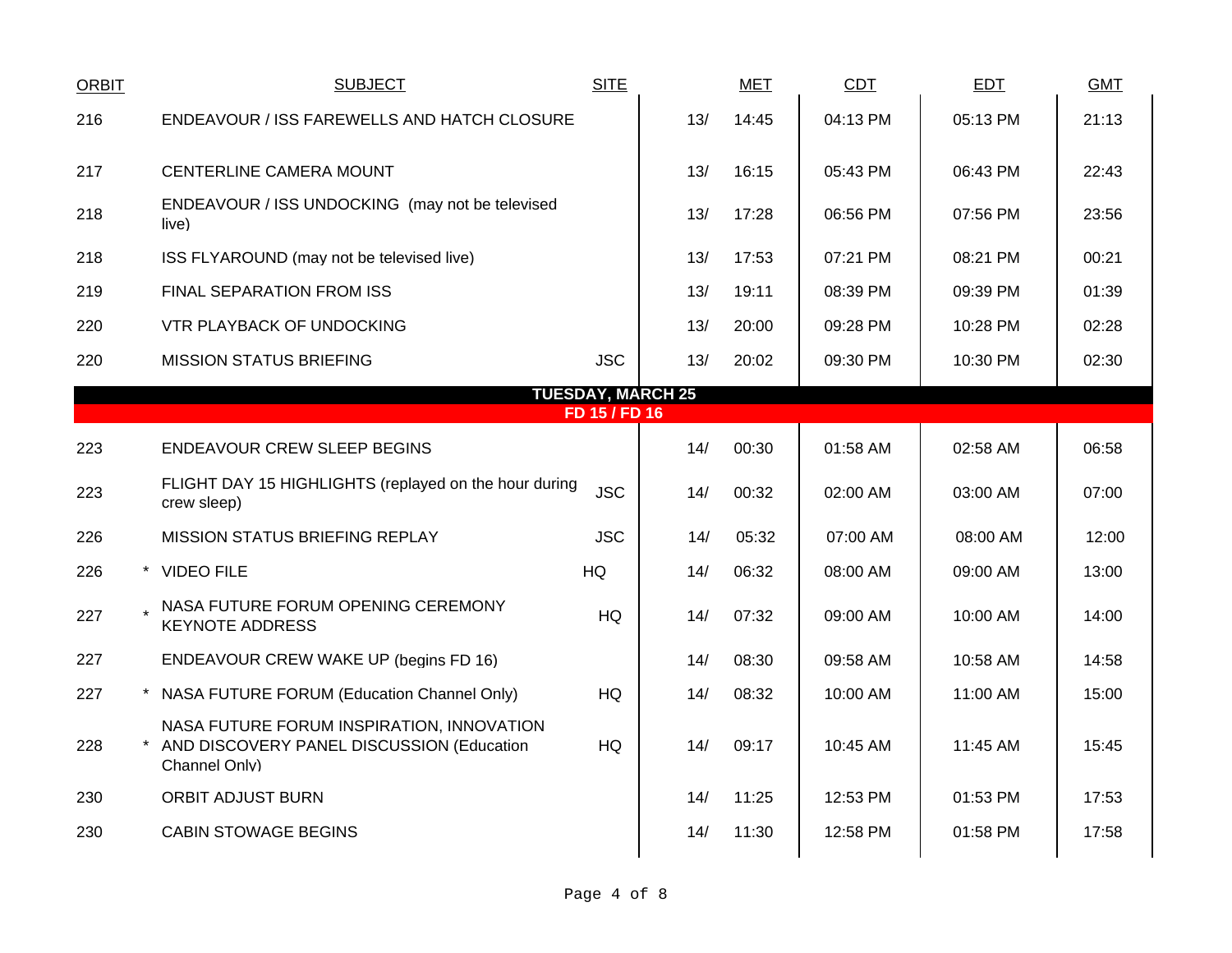| <b>ORBIT</b><br>230 | <b>SUBJECT</b><br><b>FCS CHECKOUT</b>                                | <b>SITE</b>   | 14/                        | <b>MET</b><br>12:20 | <b>CDT</b><br>01:48 PM | <b>EDT</b><br>02:48 PM | <b>GMT</b><br>18:48 |
|---------------------|----------------------------------------------------------------------|---------------|----------------------------|---------------------|------------------------|------------------------|---------------------|
| 231                 | <b>RCS HOT FIRE</b>                                                  |               | 14/                        | 13:30               | 02:58 PM               | 03:58 PM               | 19:58               |
| 233                 | <b>ESA PAO EVENT</b>                                                 | <b>TDRE</b>   | 14/                        | 16:00               | 05:28 PM               | 06:28 PM               | 22:28               |
|                     |                                                                      |               |                            |                     |                        |                        |                     |
| 234                 | CNN / ASSOCIATED PRESS / KTVI-TV, St. Louis, MO                      | <b>TDRE</b>   | 14/                        | 17:40               | 07:08 PM               | 08:08 PM               | 00:08               |
| 234                 | ESA PAO EVENT REPLAY WITH ENGLISH<br><b>INTERPRETATION</b>           | <b>JSC</b>    | 14/                        | 18:32               | 08:00 PM               | 09:00 PM               | 01:00               |
| 235                 | MIDDECK RECUMBENT SEAT SETUP FOR EYHARTS                             |               | 14/                        | 19:00               | 08:28 PM               | 09:28 PM               | 01:28               |
| 236                 | <b>MISSION STATUS BRIEFING</b>                                       | <b>JSC</b>    | 14/                        | 19:32               | 09:00 PM               | 10:00 PM               | 02:00               |
| 236                 | KU BAND ANTENNA STOWAGE                                              |               | 14/                        | 20:50               | 10:18 PM               | 11:18 PM               | 03:18               |
| 236                 | * CREW DEORBIT PREPARATION BRIEFING                                  |               | 14/                        | 21:00               | 10:28 PM               | 11:28 PM               | 03:28               |
|                     |                                                                      |               | <b>WEDNESDAY, MARCH 26</b> |                     |                        |                        |                     |
|                     |                                                                      | FD 16 / FD 17 |                            |                     |                        |                        |                     |
| 238                 | ENDEAVOUR CREW SLEEP BEGINS                                          |               | 15/                        | 00:30               | 01:58 AM               | 02:58 AM               | 06:58               |
| 238                 | FLIGHT DAY 16 HIGHLIGHTS (replayed on the hour during<br>crew sleep) | <b>JSC</b>    | 15/                        | 00:32               | 02:00 AM               | 03:00 AM               | 07:00               |
| 241                 | <b>MISSION STATUS BRIEFING REPLAY</b>                                | <b>JSC</b>    | 15/                        | 05:32               | 07:00 AM               | 08:00 AM               | 12:00               |
| 243                 | * VIDEO FILE                                                         | HQ            | 15/                        | 07:32               | 09:00 AM               | 10:00 AM               | 14:00               |
| 243                 | ENDEAVOUR CREW WAKE UP (begins FD 17)                                |               | 15/                        | 08:30               | 09:58 AM               | 10:58 AM               | 14:58               |
| 245                 | <b>DEORBIT PREPARATIONS BEGIN</b>                                    |               | 15/                        | 11:30               | 12:58 PM               | 01:58 PM               | 17:58               |
| 245                 | NASA SCIENCE NEWS CONFERENCE (Media Channel<br>Only)                 | HQ            | 15/                        | 11:32               | 01:00 PM               | 02:00 PM               | 18:00               |
| 246                 | PAYLOAD BAY DOOR CLOSING                                             |               | 15/                        | 12:51               | 02:19 PM               | 03:19 PM               | 19:19               |
| 248                 | <b>DEORBIT BURN</b>                                                  |               | 15/                        | 15:31               | 04:59 PM               | 05:59 PM               | 21:59               |
| 248                 | MILA C-BAND RADAR ACQUISITION OF ENDEAVOUR                           |               | 15/                        | 16:20               | 05:48 PM               | 06:48 PM               | 22:48               |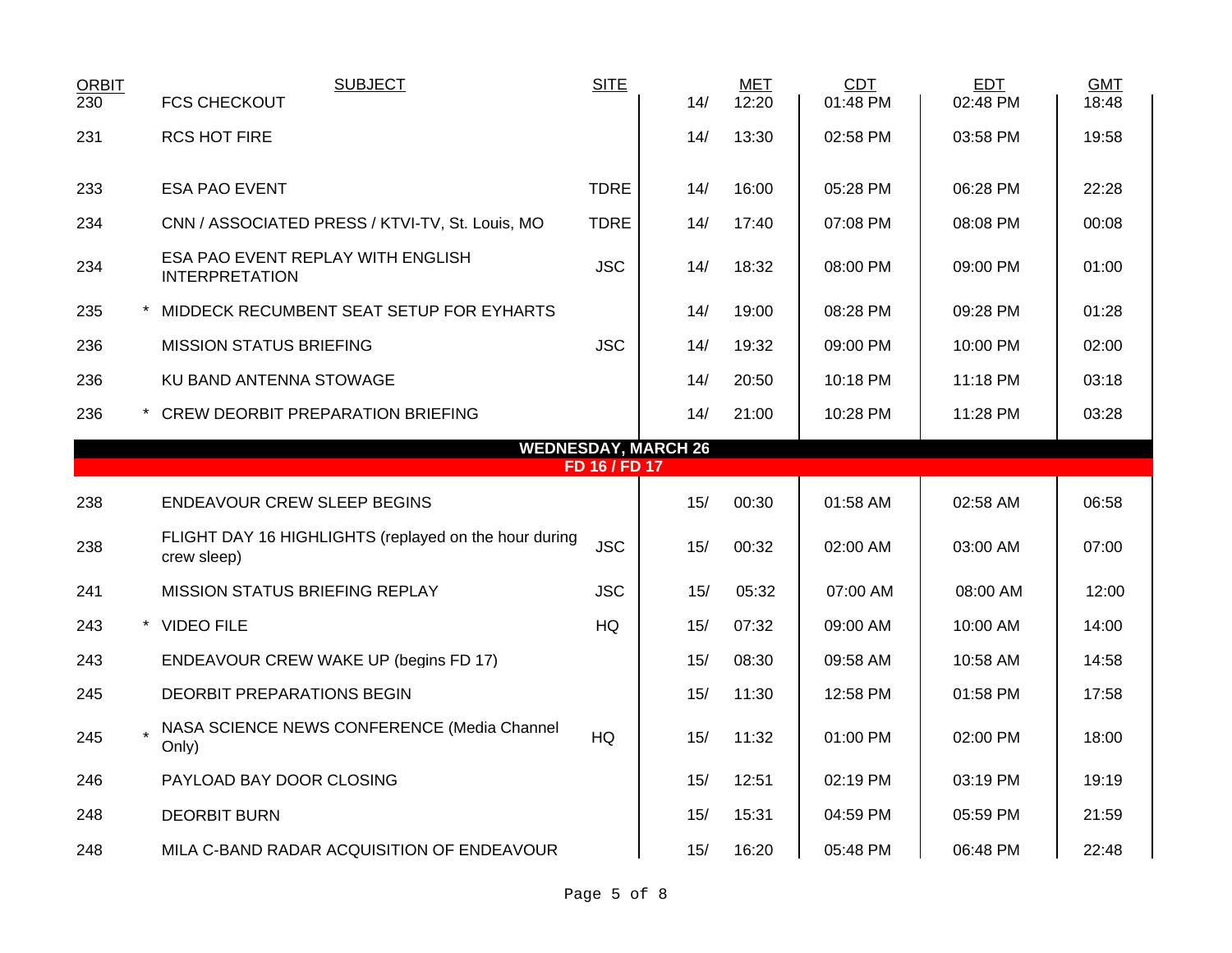| <b>ORBIT</b> | <b>SUBJECT</b>                                                     | <b>SITE</b>               |     | <b>MET</b> | CDT            | <b>EDT</b> | <b>GMT</b> |
|--------------|--------------------------------------------------------------------|---------------------------|-----|------------|----------------|------------|------------|
| 249          | <b>KSC LANDING</b>                                                 | <b>KSC</b>                | 15/ | 16:33      | 06:01 PM       | 07:01 PM   | 23:01      |
|              | POST-LANDING NEWS CONFERENCE                                       | <b>KSC</b>                |     |            | NET L+2 HRS.   |            |            |
|              | ENTRY FLIGHT CONTROL TEAM VIDEO REPLAY                             | <b>JSC</b>                |     |            | NET L+3 HRS.   |            |            |
|              | STS-123 MISSION HIGHLIGHTS VIDEO REPLAY                            | <b>JSC</b>                |     |            | NET L+3.5 HRS. |            |            |
|              | VIDEO B-ROLL OF EYHARTS IN CREW QUARTERS<br>(pending availability) | <b>KSC</b>                |     |            | NET L+6.5 HRS. |            |            |
|              |                                                                    | <b>THURSDAY, MARCH 27</b> |     |            |                |            |            |
|              | STS-123 CREW NEWS CONFERENCE (may be<br>postponed or cancelled)    | <b>KSC</b>                |     |            | 12:30 PM       | 01:30 PM   | 17:30      |
|              |                                                                    |                           |     |            |                |            |            |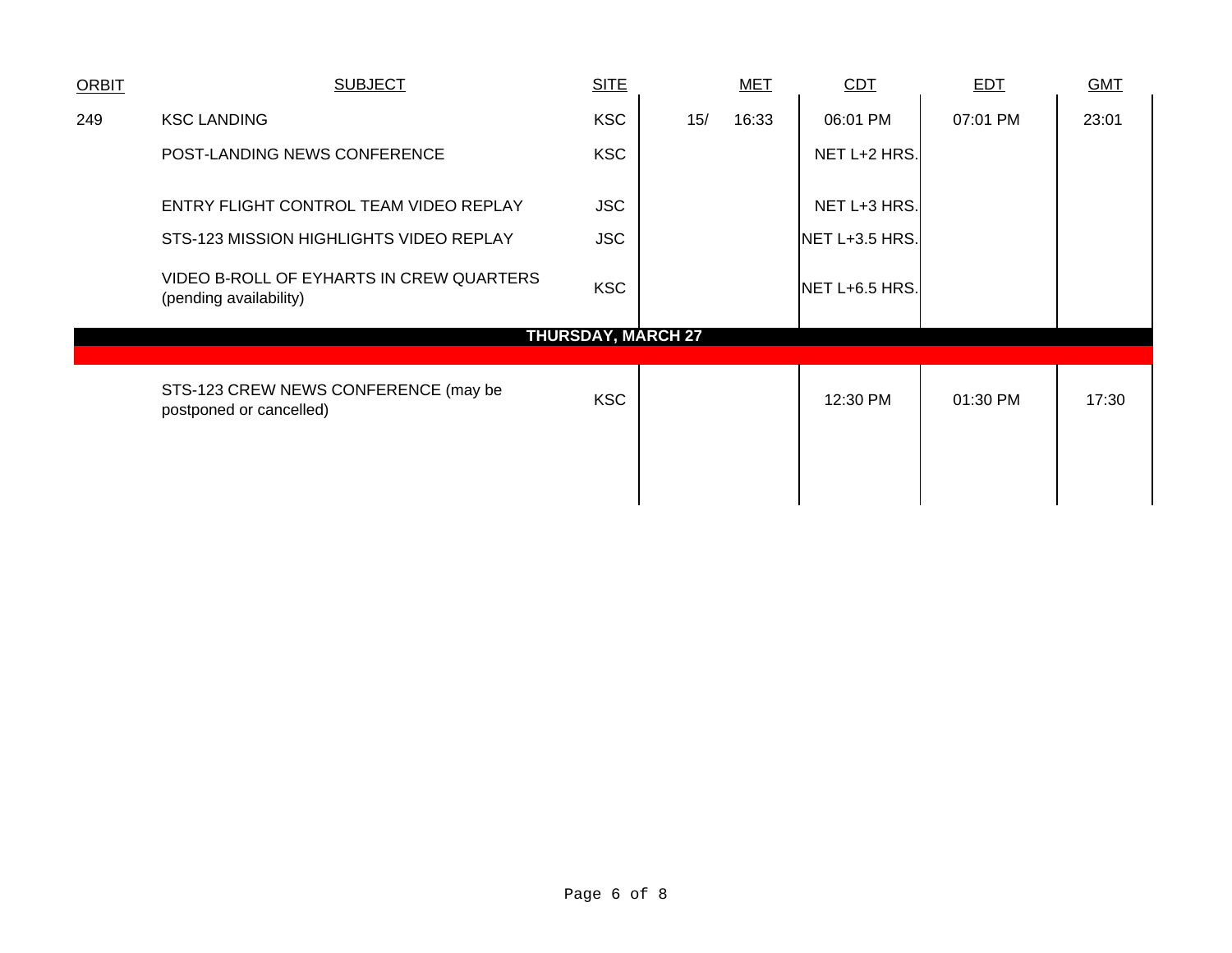## T SUBJECT SITE MET <u>CDT</u> <u>EDT</u> GMT

|               | <b>DEFINITION OF TERMS</b>                                                                                  |
|---------------|-------------------------------------------------------------------------------------------------------------|
|               |                                                                                                             |
| ACBM:         | Active Common Berthing Mechanism                                                                            |
| AMC:          | <b>Americom Satellite</b>                                                                                   |
| CLPA:         | Camera Light Pan/Tilt Assembly                                                                              |
| CST:          | Columbus: European Laboratory on ISS                                                                        |
| EST:          | <b>Central Standard Time</b><br><b>Eastern Standard Time</b>                                                |
| DCSU:         | Direct Current Switching Unit on ISS                                                                        |
| Destiny:      | U.S. Laboratory on ISS                                                                                      |
| DEXTRE:       | Special Purpose Dexterous Manipulator (SPDM)                                                                |
| DTO:          | <b>Detailed Test Objective</b>                                                                              |
| EMU:          | <b>Extravehicular Mobility Unit</b>                                                                         |
| <b>ESP-2:</b> | External Stowage Platform #2 on ISS Airlock                                                                 |
| ESA:          | European Space Agency                                                                                       |
| EVA:          | <b>Extravehicular Activity</b>                                                                              |
| FCS:          | <b>Flight Contol System</b>                                                                                 |
| FD:           | <b>Flight Day</b>                                                                                           |
| FG:           | <b>French Guiana</b>                                                                                        |
| GMT:          | <b>Greenwich Mean Time</b>                                                                                  |
| Harmony:      | Connecting Node 2 on ISS                                                                                    |
| HQ:           | <b>NASA Headquarters</b>                                                                                    |
| ISS:          | <b>International Space Station</b>                                                                          |
| <b>JAXA</b>   | Japanese Aerospace Exploration Agency                                                                       |
| JLP           | Japanese Logistics Pressurized Segment of Kibo                                                              |
| JSC:          | Johnson Space Center                                                                                        |
| KAU:          | <b>Keep Alive Umbilical</b>                                                                                 |
| KSC:          | Kennedy Space Center                                                                                        |
| Ŀ.            | Launch or Landing time                                                                                      |
| LIMO:         | Live Interview Media Outlet channel                                                                         |
| LWAPA:        | Lightweight Adapter Plate Assembly                                                                          |
| MBS:          | Mobile Base System                                                                                          |
| MECO:         | Main Engine Cut-Off                                                                                         |
| MET:          | Mission Elapsed Time, which begins at the moment of launch and is read: DAYS/HOURS:MINUTES. LAUNCH=00/00:00 |
| <b>MILA</b>   | Merritt Island, Florida Tracking Station                                                                    |
| MISSE:        | Materials International Space Station Experiment                                                            |
| MMT:          | <b>Mission Management Team</b>                                                                              |